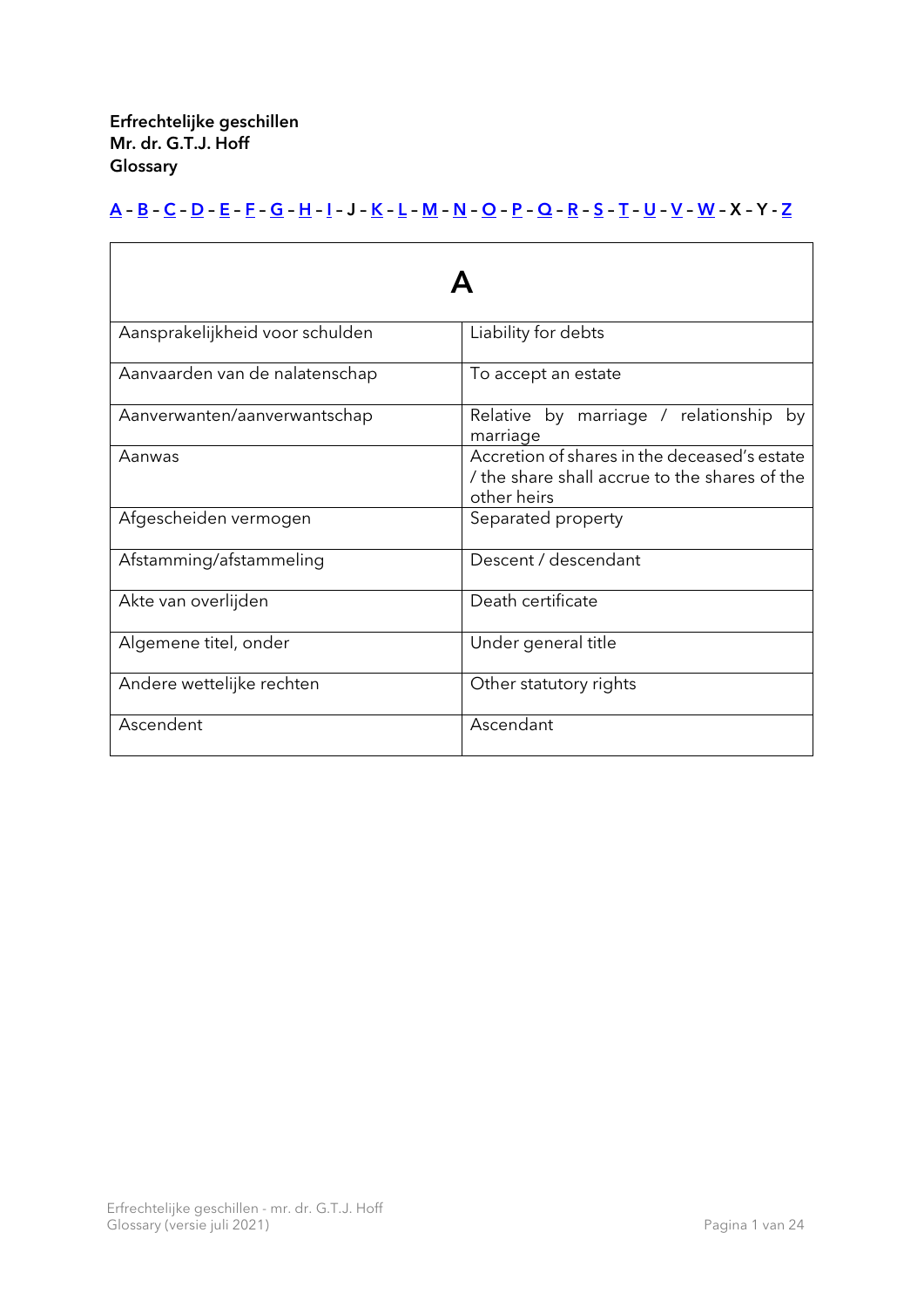<span id="page-1-0"></span>

| В                                               |                                                                                                       |
|-------------------------------------------------|-------------------------------------------------------------------------------------------------------|
| Behuwdkind                                      | Child-in-law                                                                                          |
| Belastingschuld                                 | Tax liability                                                                                         |
| Beneficiaire aanvaarding van de<br>nalatenschap | To accept an estate with the benefit of<br>inventory                                                  |
| <b>Bestaanseis</b>                              | The requirement that an heir must exist at<br>the time of the devolvement of the<br>deceased's estate |
| Betalingsregeling                               | Payment arrangement                                                                                   |
| <b>Bewind</b>                                   | Testamentary administration                                                                           |
| Beschermingsbewind                              | Testamentary administration in the interest<br>of the proprietor (an heir or legatee)                 |
| Bewindvoerder                                   | Administrator                                                                                         |
| Bloedverwant/bloedverwantschap                  | Blood relation/blood relationship                                                                     |
| Bloot eigendom                                  | Bare ownership                                                                                        |
| Boedel/boedelafwikkeling                        | Estate / settlement of the estate                                                                     |
| Boedelbeschrijving                              | An inventory of the deceased's estate                                                                 |
| Boedelmenging                                   | Joining of estates                                                                                    |
| Boedelnotaris                                   | Estate notary                                                                                         |
| Boedelregister                                  | <b>Estate Register</b>                                                                                |
| Burgerlijk Wetboek                              | Civil Code                                                                                            |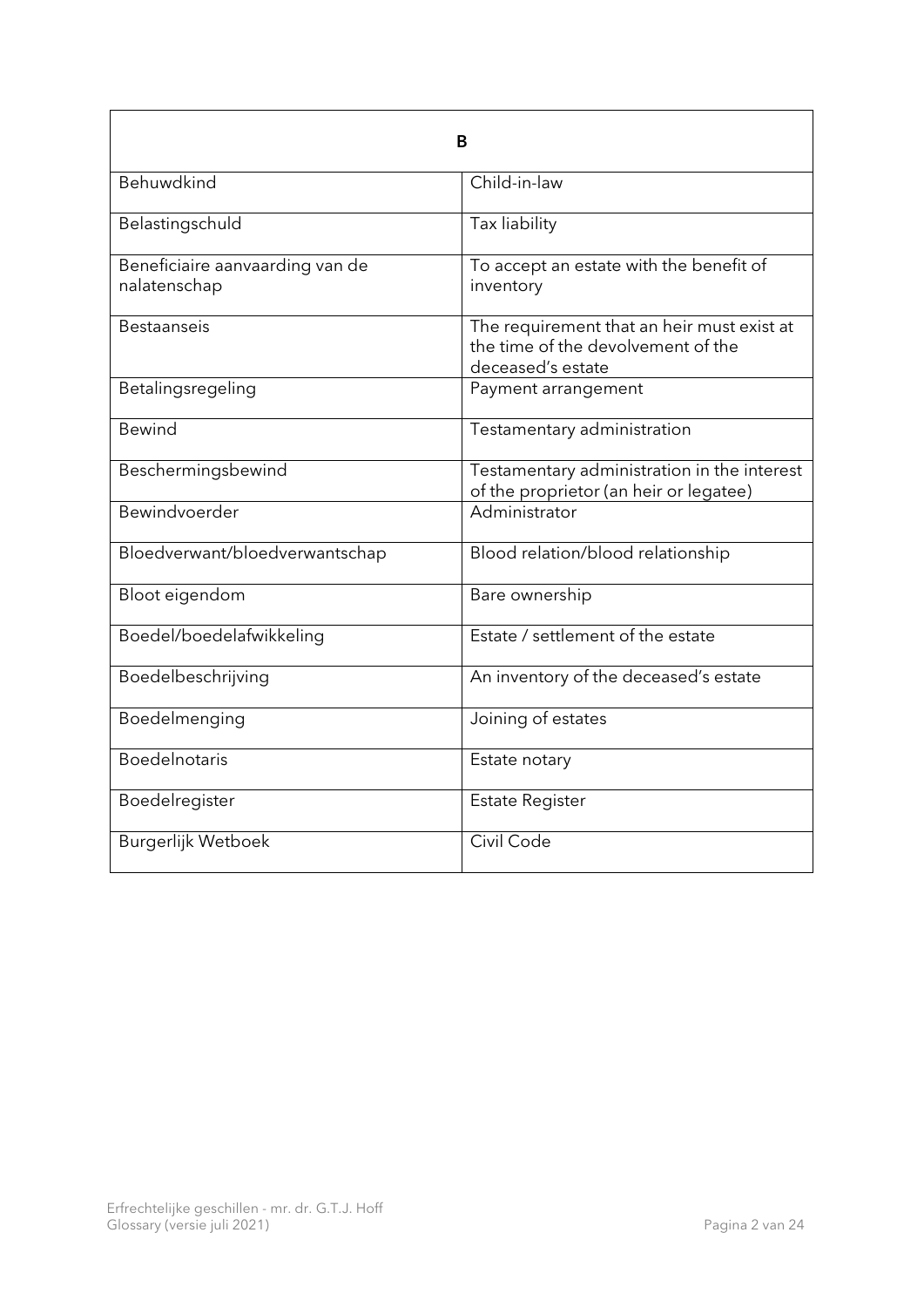<span id="page-2-0"></span>

| Centraal Testamentenregister (CTR) | Central register of wills                                              |
|------------------------------------|------------------------------------------------------------------------|
| Codicil                            | Codicil, supplement to a will                                          |
| Conservatoir beslag                | Prejudgment attachment                                                 |
| Contractueel erfrecht              | Contractual succession law                                             |
| Commoriëntenregel                  | Provision relating to the simultaneous<br>death of two or more persons |
| Curatele                           | Tutelage                                                               |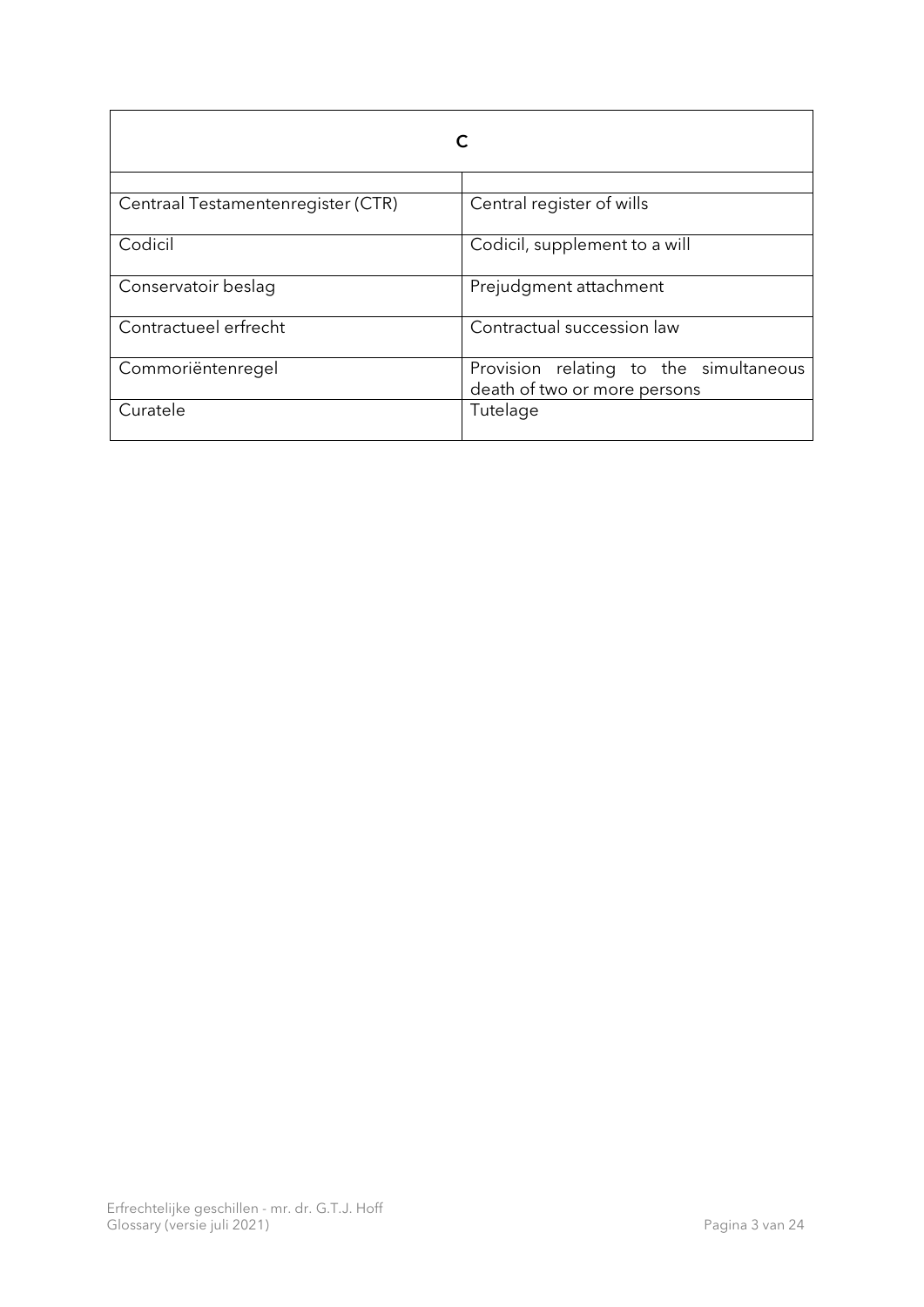<span id="page-3-0"></span>

| Deelgenoot     | Joint owner, co-owner |
|----------------|-----------------------|
| Descendent     | Descendant            |
| Dwingend recht | Mandatory law         |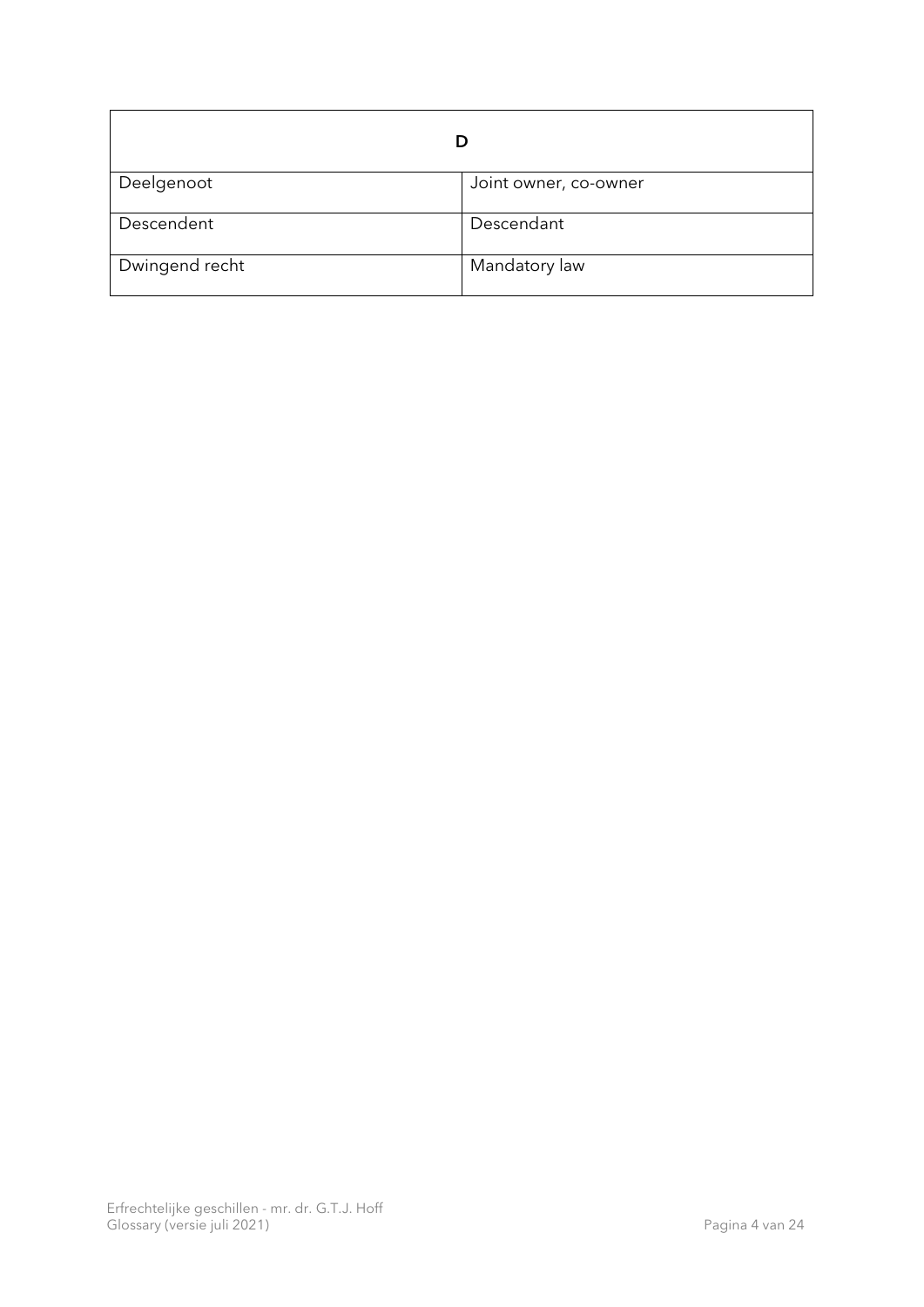<span id="page-4-0"></span>

| Е                              |                                            |
|--------------------------------|--------------------------------------------|
| Echtgenoot                     | Spouse                                     |
| Echtscheiding                  | Divorce                                    |
| Erfbelasting                   | Inheritance tax                            |
| Erfdeel                        | Share in the deceased's estate             |
| Erfgenaam                      | Heir                                       |
| Erflater                       | Deceased, testator (with will)             |
| Erfopvolging                   | Inheriting property                        |
| Erven, uit eigen hoofde        | To inherit the estate in his/her own right |
| Erfrecht                       | Succession law / Inheritance law           |
| Erfstelling                    | Appointment of an heir                     |
| Erkenning en tenuitvoerlegging | Recognition and enforcement                |
| Europese erfrechtverklaring    | European certificate of succession         |
| Europese erfrechtverordening   | <b>EU Succession Regulation</b>            |
| Executele                      | Administration of the estate               |
| Executeur                      | Executor                                   |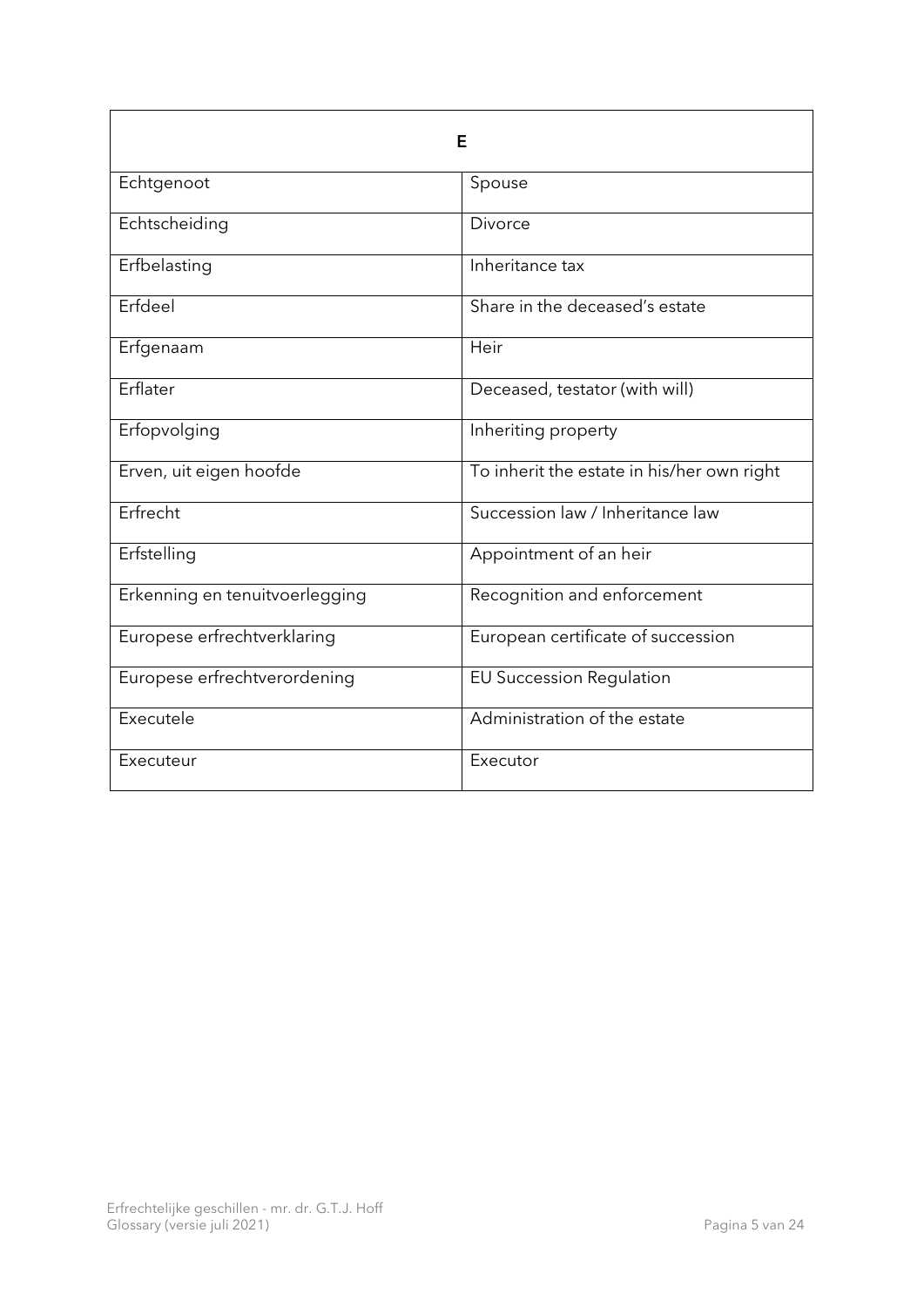<span id="page-5-0"></span>

| Faillissementswet             | <b>Bankruptcy Act</b> |
|-------------------------------|-----------------------|
| Familierechtelijke betrekking | Legal family relation |
| Forumkeuze                    | Choice of forum       |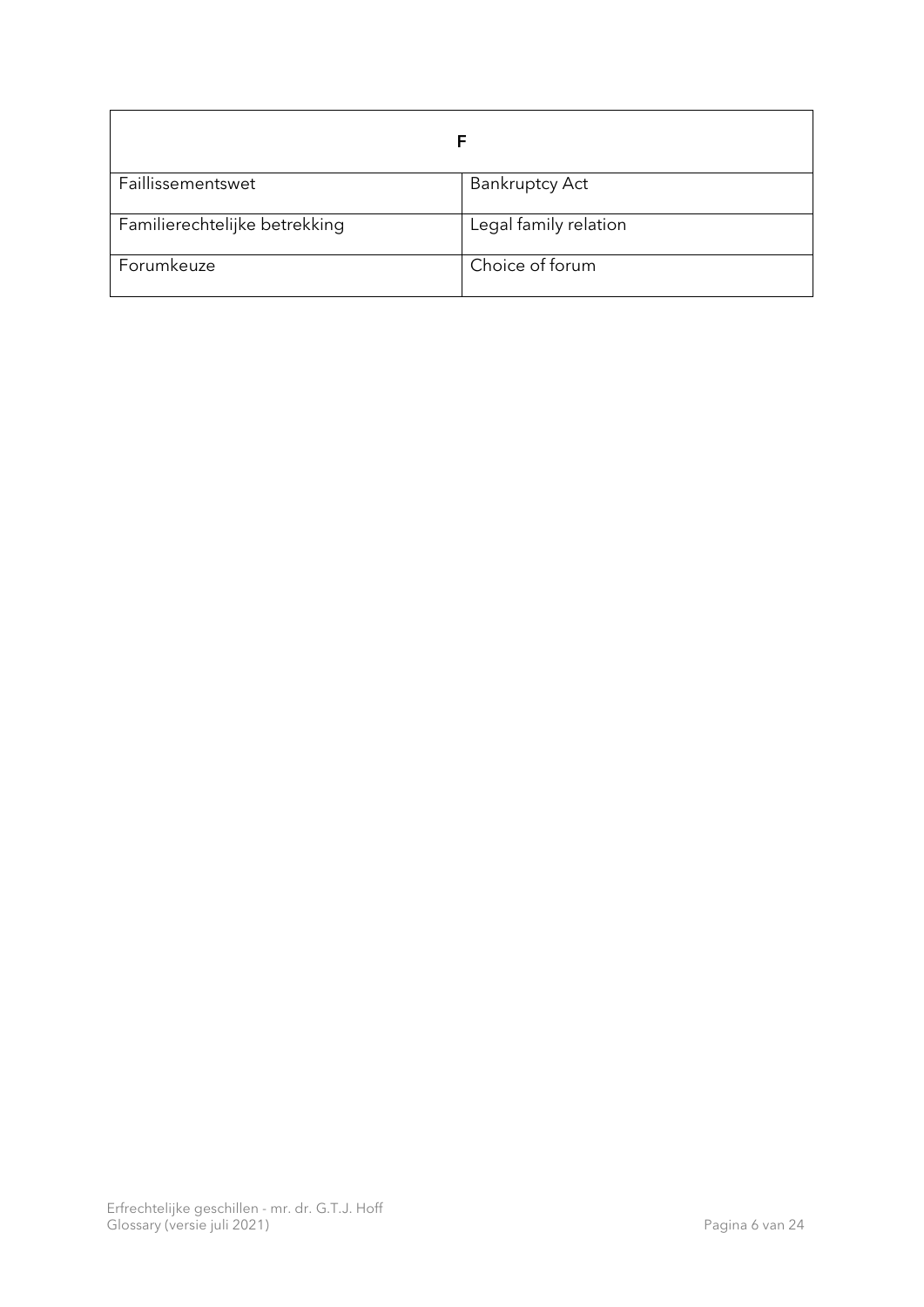<span id="page-6-0"></span>

| G                            |                                             |
|------------------------------|---------------------------------------------|
| Gebruik en bewoning          | Use and habitation                          |
| Geldvordering                | Monetary claim                              |
| Gelijke delen, erven voor    | To inherit for equal shares                 |
| Gemeenschap                  | Communal property, community of<br>property |
| Geregistreerd partner(schap) | Registered partner(ship)                    |
| Gewone verblijfplaats        | Habitual residence                          |
| Gift                         | Gift, donation, grant                       |
| Griffie van de rechtbank     | Court registry                              |
| Grootouders                  | Grandparent(s)                              |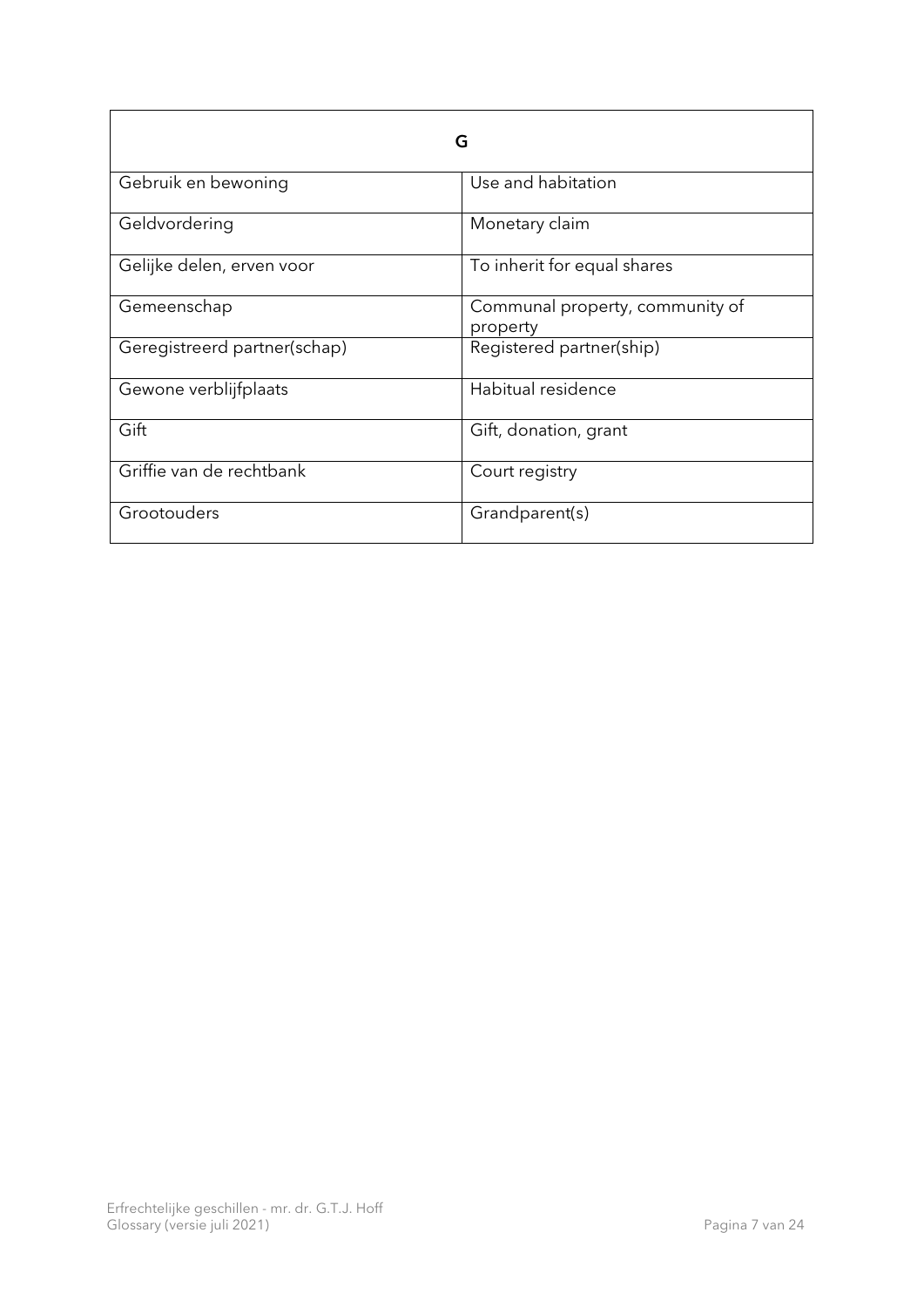<span id="page-7-0"></span>

| н                         |                                               |
|---------------------------|-----------------------------------------------|
| Halfbroer en -zus         | Half brother, half sister                     |
| Handelings(on)bekwaamheid | Capacity to contract or make a will           |
| Herroepen van testament   | To revoke a will                              |
| Huwelijk                  | Marriage                                      |
| Huwelijksgemeenschap      | Matrimonial community of property             |
| Huwelijkse voorwaarden    | Marriage conditions / Prenuptual<br>agreement |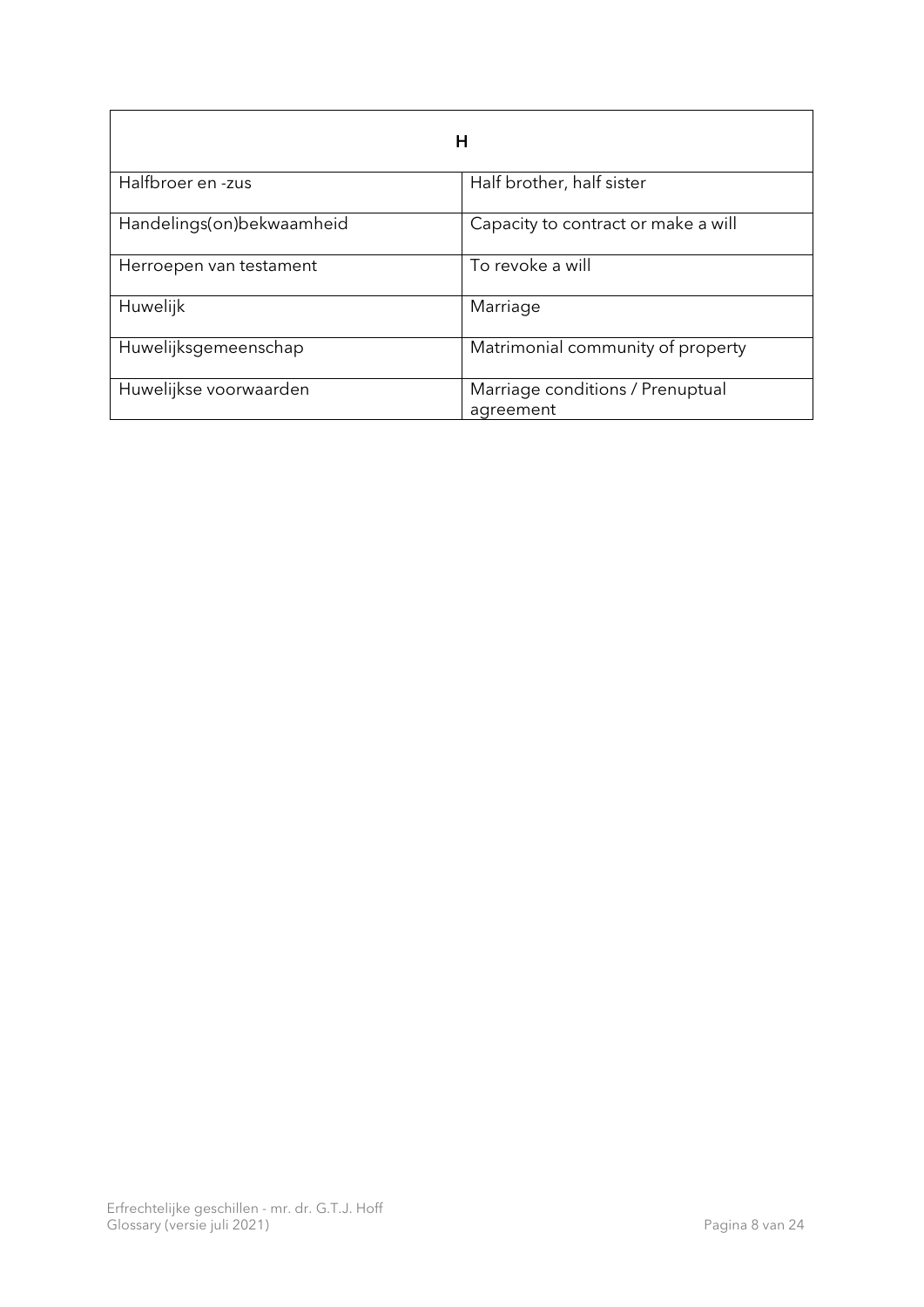<span id="page-8-0"></span>

| In mindering brengen  | To reduce                                             |
|-----------------------|-------------------------------------------------------|
| Inboedel              | Household effects                                     |
| Inbreng (van giften)  | Restoration (of gifts), contribution (of gifts)       |
| Informele levensgezel | Unmarried partner of the deceased/a life<br>companion |
| Inkorting             | Abatement                                             |
| Insluitingsclausule   | Inclusion clause                                      |
| Intestaaterfrecht     | Intestate succession law                              |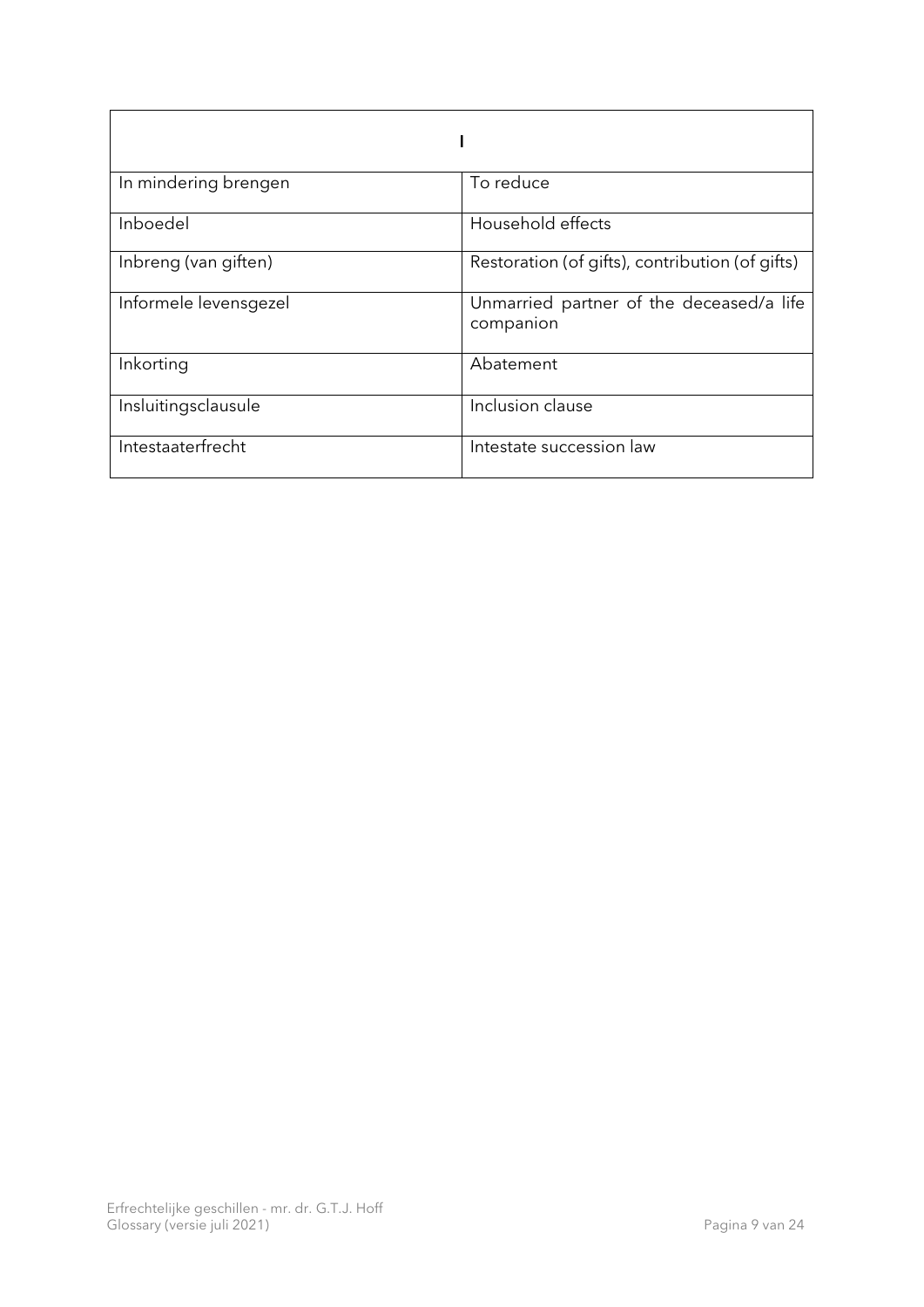<span id="page-9-0"></span>

| Kantonrechter | Subdistrict Court                                                                                                      |
|---------------|------------------------------------------------------------------------------------------------------------------------|
| Keuzelegaat   | A legacy of the assets chosen and subject<br>to the obligation of paying the value of the<br>legacy back to the estate |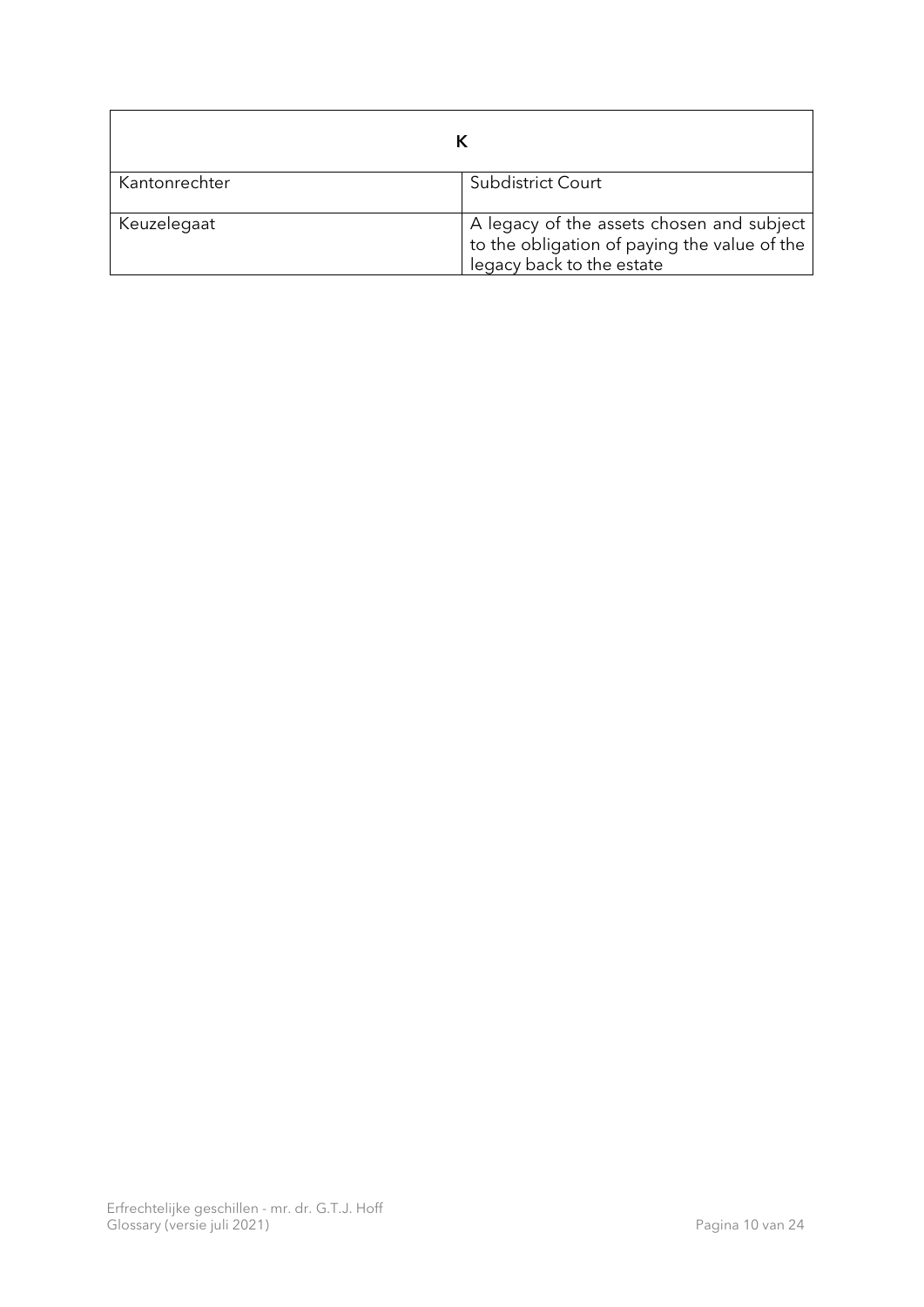<span id="page-10-0"></span>

| Last                             | Testamentary obligation, testamentary<br>charge                                               |
|----------------------------------|-----------------------------------------------------------------------------------------------|
| Langstlevende ouder (echtgenoot) | Surviving parent (spouse)                                                                     |
| Legaat                           | Bequest, legacy                                                                               |
| Legaat tegen inbreng             | A legacy subject to the obligation of<br>paying the value of the legacy back to the<br>estate |
| Legaat vrij van recht            | A legacy free form duty                                                                       |
| Legataris                        | Legatee                                                                                       |
| Legitieme portie                 | Statutory share/legitimate share (portion)                                                    |
| Legitimaris                      | Forced heir                                                                                   |
| Legitimaire massa                | The value of the estate as it is to be<br>reckoned with for the statutory share               |
| Levenstestament                  | Living will                                                                                   |
| Lijkbezorging                    | <b>Funeral services</b>                                                                       |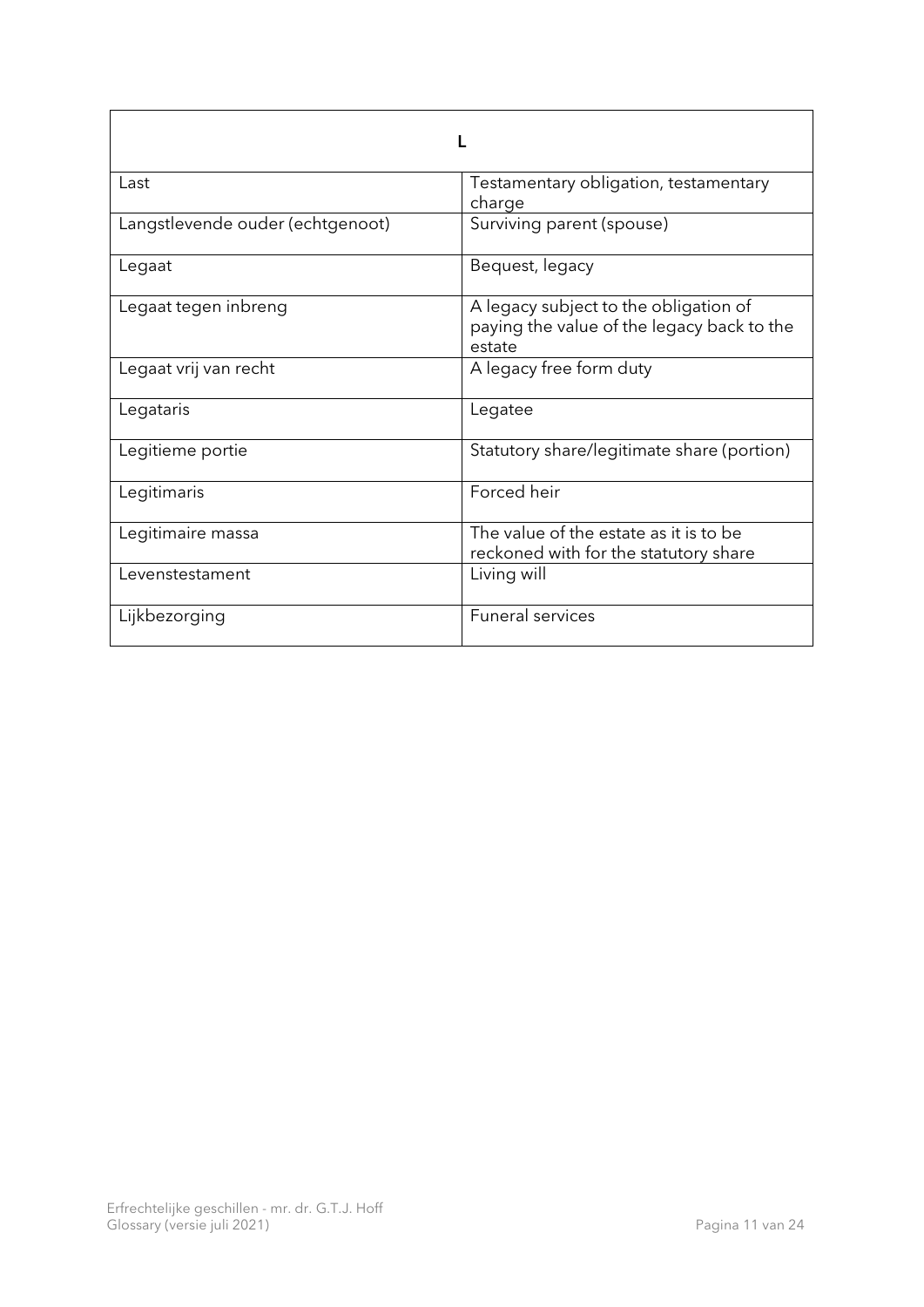<span id="page-11-0"></span>

| M                           |                         |
|-----------------------------|-------------------------|
| Making                      | Disposition             |
| Making onder voorwaarde     | Conditional disposition |
| Meerderjarige               | Adult                   |
| Minderjarige                | Minor                   |
| Misbruik van omstandigheden | Abuse of circumstances  |
| Morele verplichting         | Moral obligation        |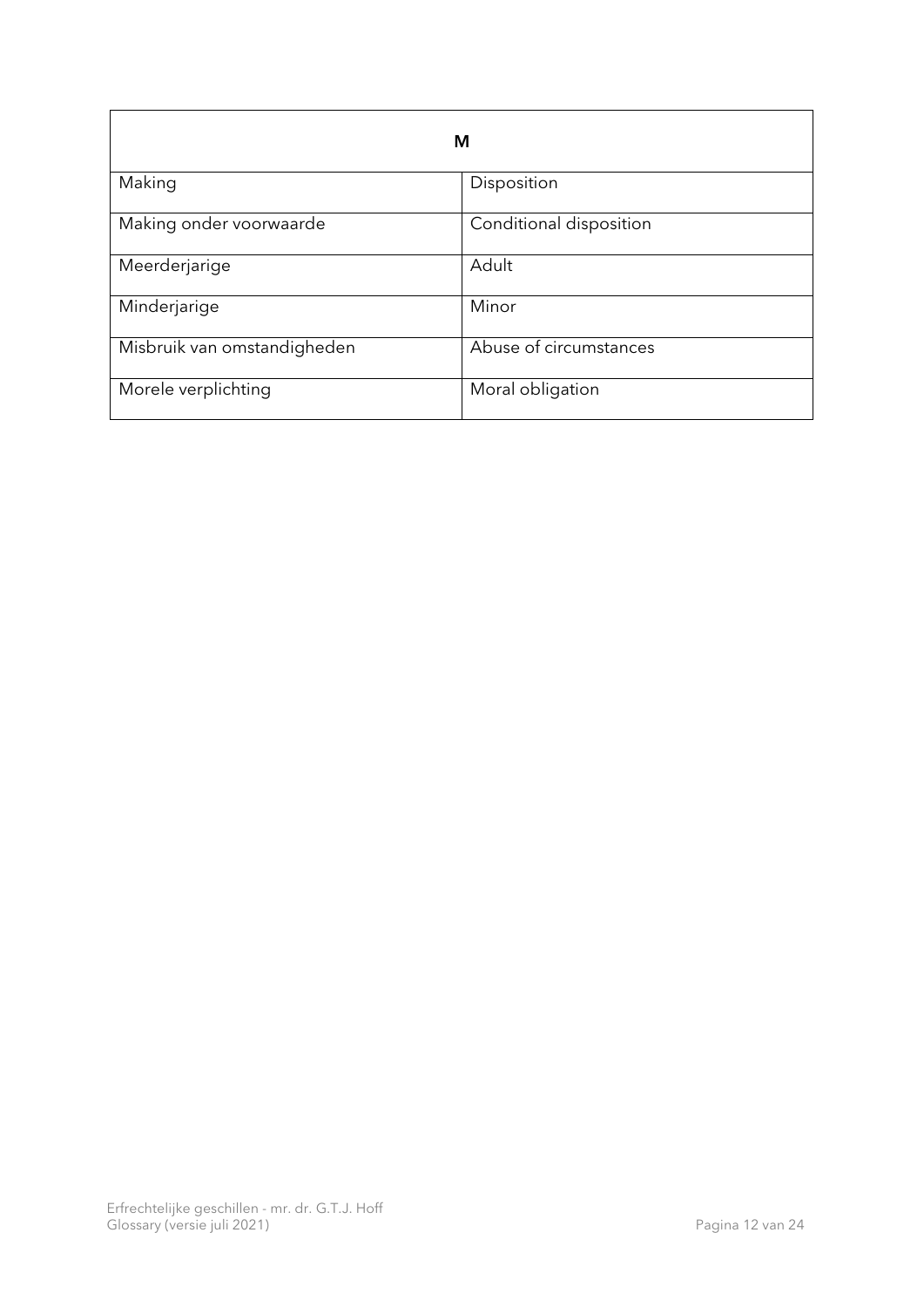<span id="page-12-0"></span>

| N                       |                    |
|-------------------------|--------------------|
| Nalatenschap            | Estate             |
| Natuurlijke verbintenis | Natural obligation |
| Negatieve nalatenschap  | Negative estate    |
| Nietig                  | Null and void      |
| Noodtestament           | Emergency will     |
| Notariële akte          | Notarial deed      |
| <b>Notaris</b>          | Civil law notary   |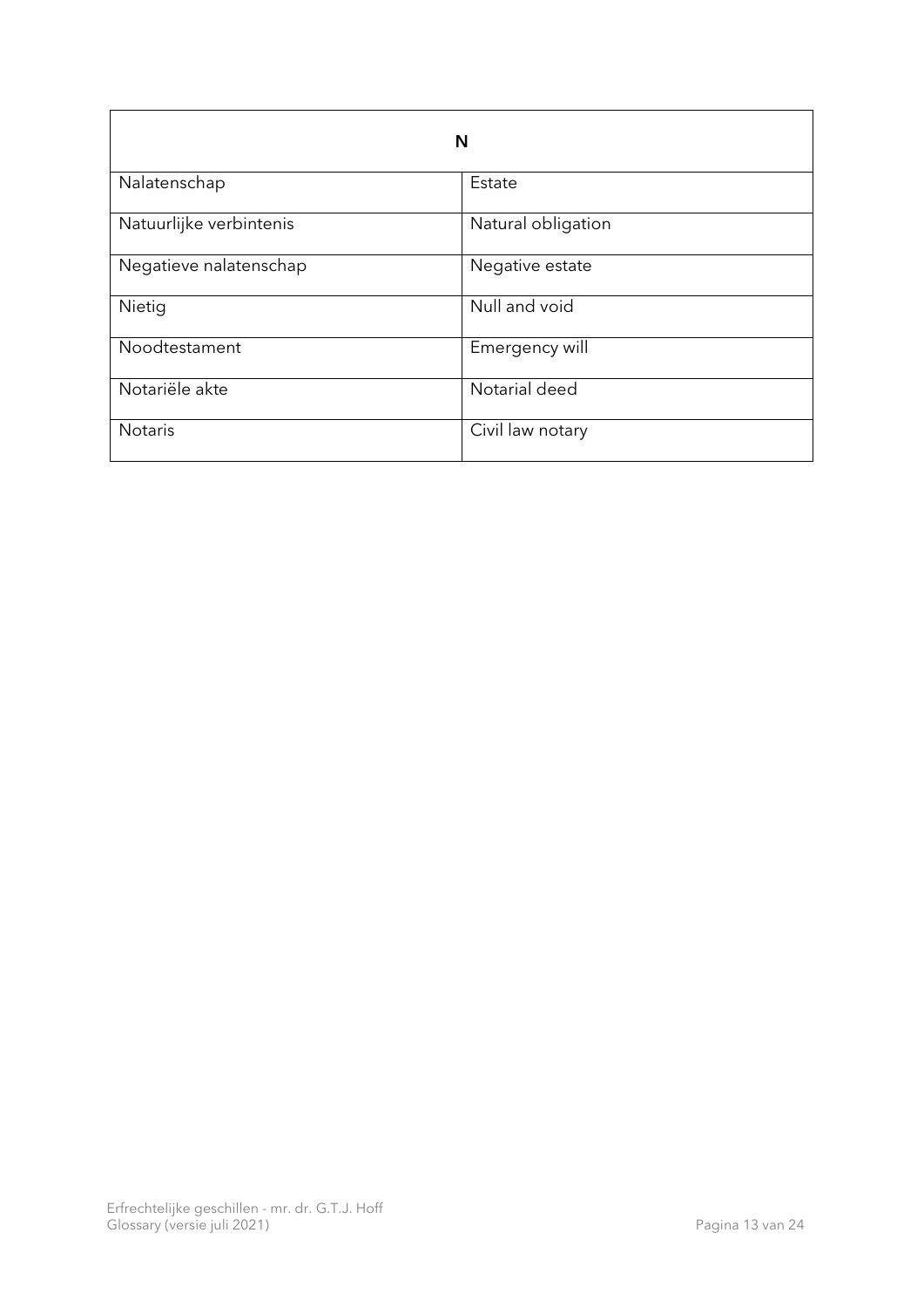<span id="page-13-0"></span>

| O                                             |                                                 |
|-----------------------------------------------|-------------------------------------------------|
| Om niet                                       | Gratuitously                                    |
| Onbeheerde nalatenschap                       | Unmanaged estate                                |
| Onderhoudsplicht                              | Duty to support                                 |
| Ongedaanmaking van de wettelijke<br>verdeling | To denounce the legal division of the<br>estate |
| Onmiddellijke werking                         | With immediate effect                           |
| Onroerende zaak                               | Immovable property                              |
| Onterving/onterven                            | Disinheritance/to disinherit                    |
| Onverdeelde nalatenschap                      | Undivided inheritance                           |
| Onwaardigheid                                 | Unworthiness of succession                      |
| Opeisbaarheid van een geldvordering           | The claim is due and payable                    |
| Openvallen van de nalatenschap                | Devolvement of the deceased's estate            |
| Ouderlijke boedelverdeling                    | Parental division of property                   |
| Ouderlijk vruchtgenot                         | Parental right of use                           |
| Onderlinge overeenstemming                    | By mutual agreement                             |
| Overgangsrecht                                | <b>Transitional law</b>                         |
| Overgrootouder                                | Great-grandparent                               |
| Overnemingsbeding                             | Takeover clause                                 |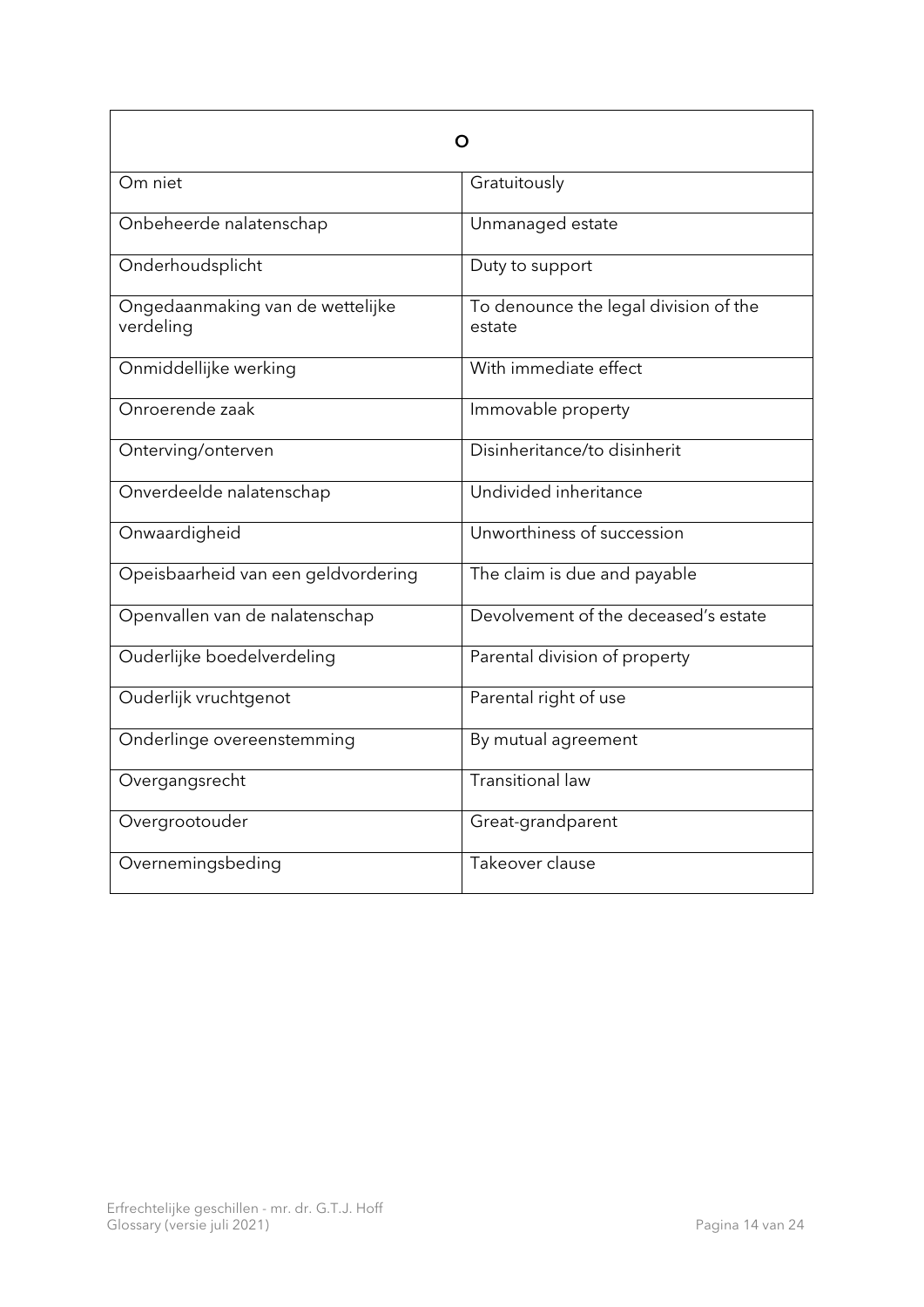<span id="page-14-0"></span>

| Plaatsvervulling, erven bij | To inherit by the right of representation |
|-----------------------------|-------------------------------------------|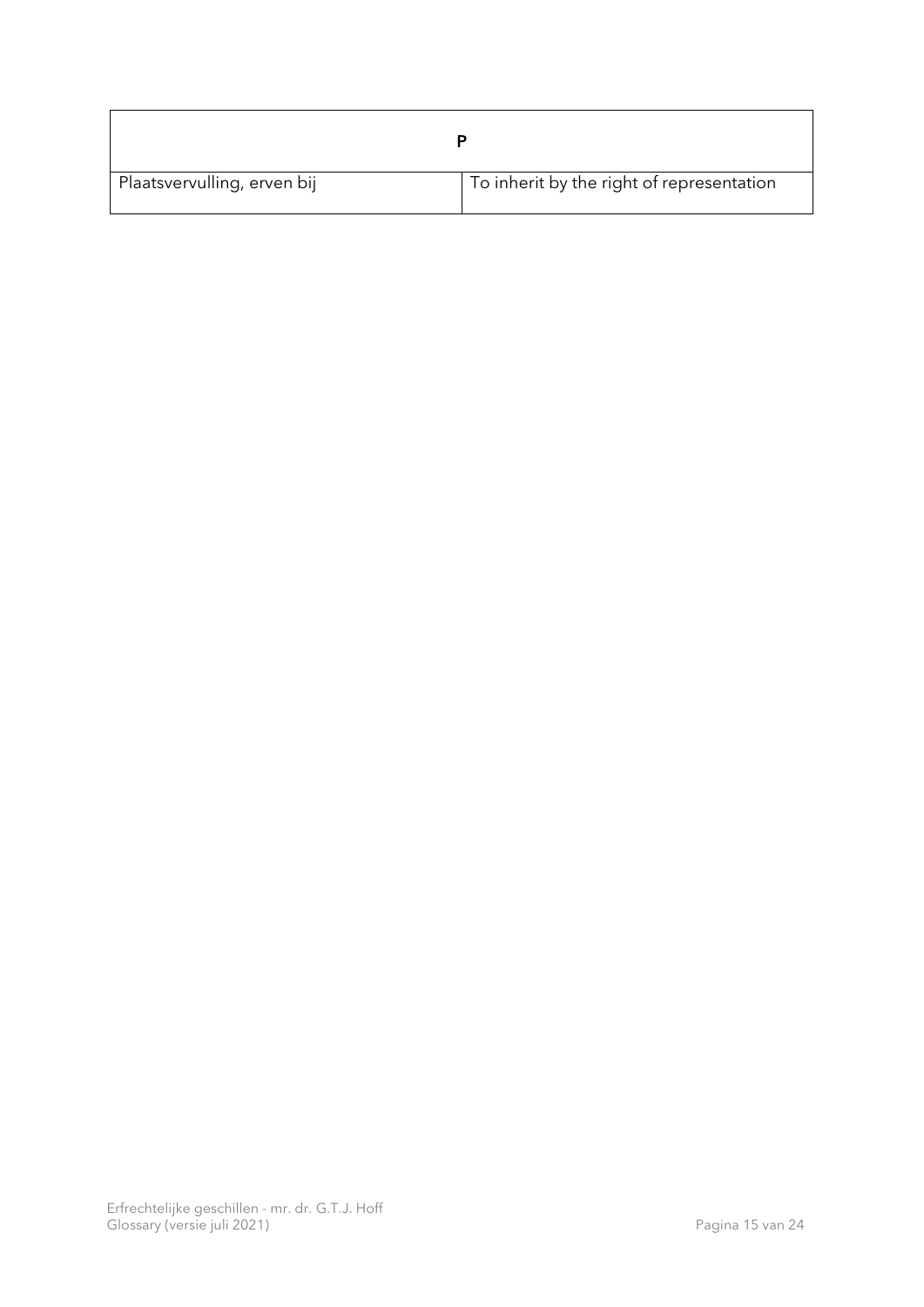<span id="page-15-0"></span>

| Quasi-legaat               | Quasi-bequest                |
|----------------------------|------------------------------|
| Quasi-wettelijke verdeling | Quasi-division of the estate |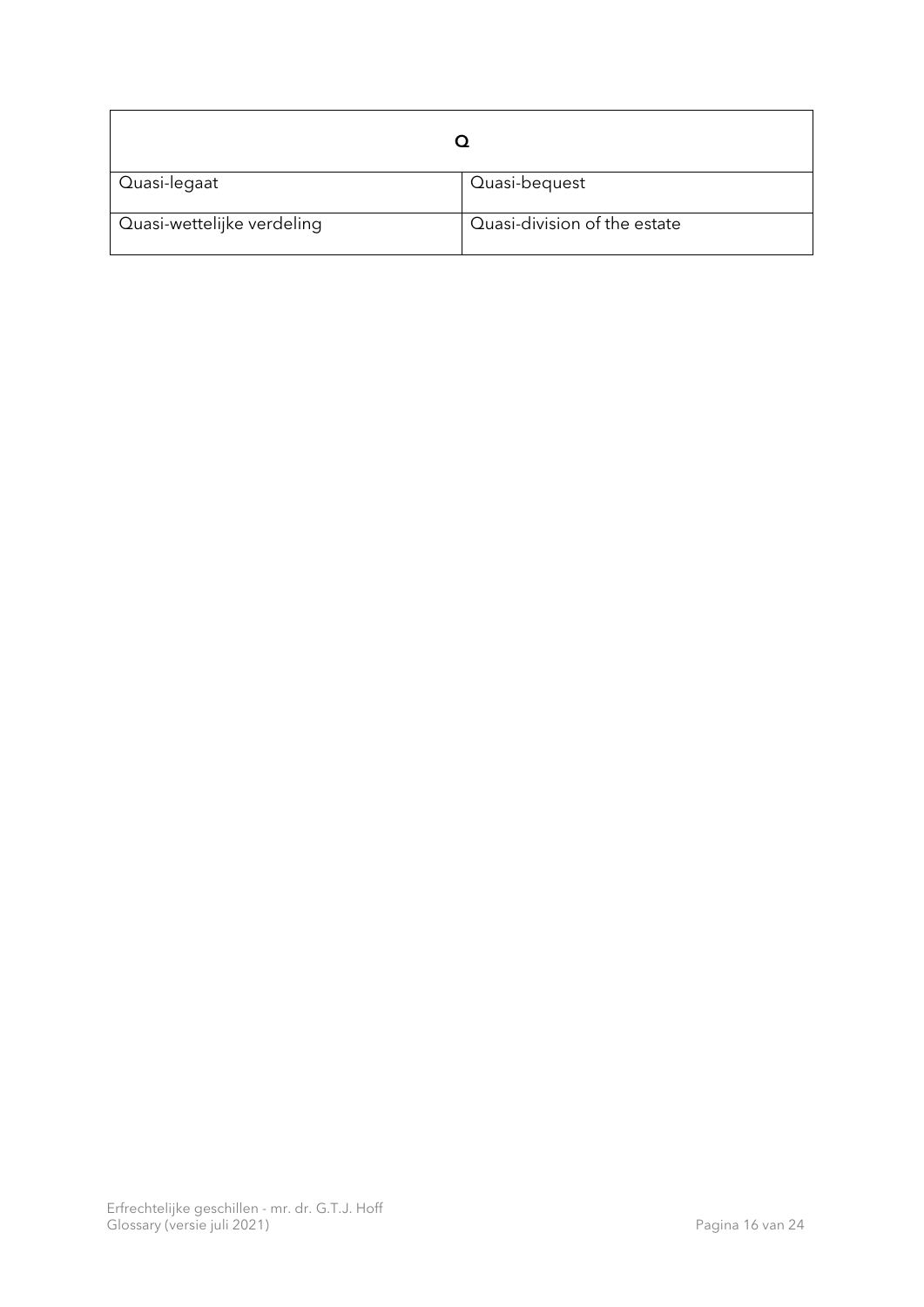<span id="page-16-0"></span>

| R                 |                            |
|-------------------|----------------------------|
| Rechtbank         | <b>District Court</b>      |
| Rechtshandeling   | Legal act                  |
| Rechtskeuze       | Choice of law              |
| Rechtsmacht       | International jurisdiction |
| Rechtswege, van   | By operation of law        |
| Regelend recht    | Regulatory law             |
| Rente             | Interest                   |
| Renteovereenkomst | Interest-rate contract     |
| Roerende zaak     | Movable property           |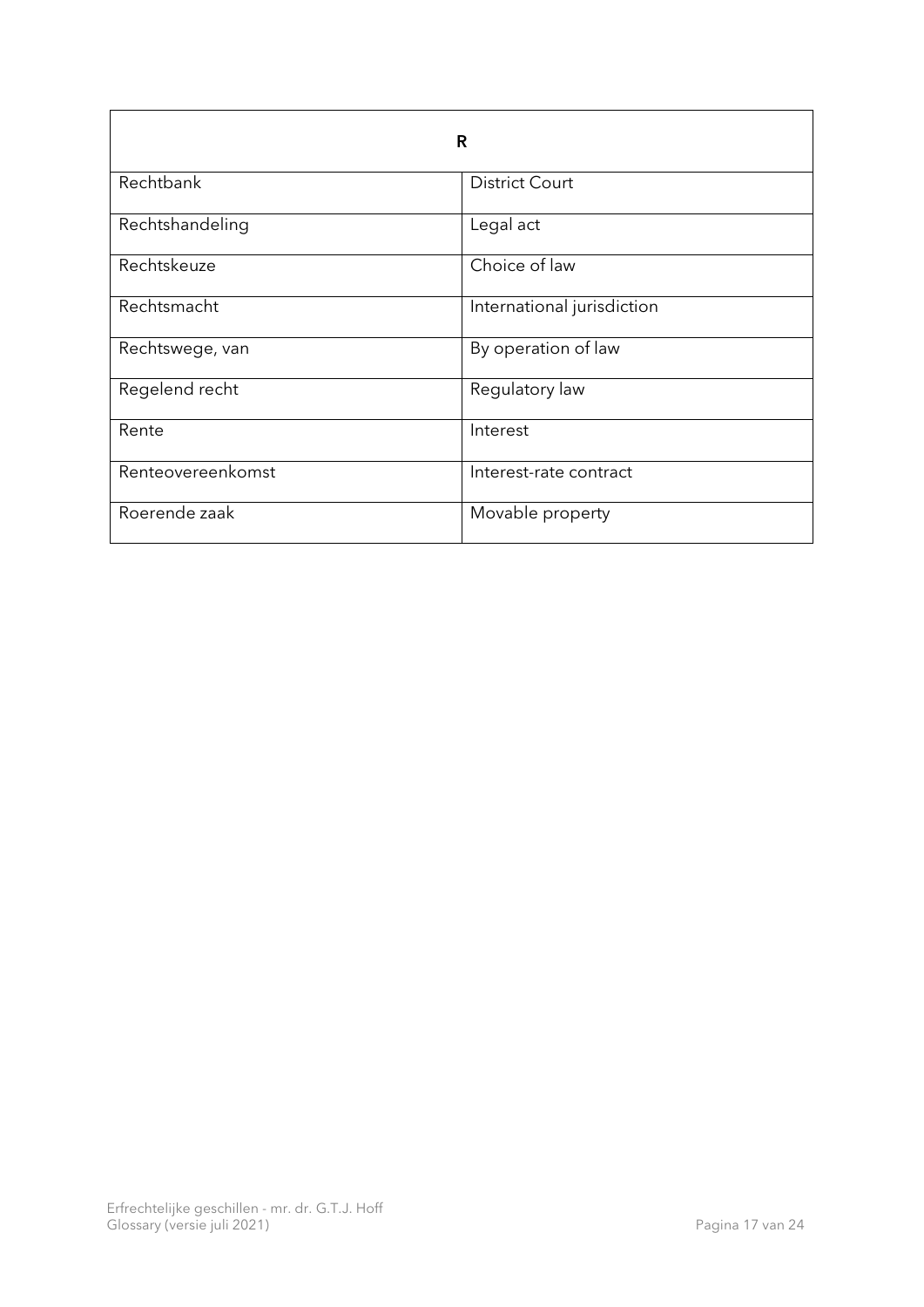<span id="page-17-0"></span>

| S                            |                                                             |
|------------------------------|-------------------------------------------------------------|
| Samenwoning                  | Cohabitation                                                |
| Samenwoners                  | Cohabitating couple, unmarried (and<br>unregistered) couple |
| Scheiding van tafel en bed   | Separation from bed and board                               |
| Schenking                    | Gift, donation                                              |
| Schulden van de erflater     | Debts of the deceased                                       |
| Schulden van de nalatenschap | Debts of the estate                                         |
| Schuldeiser                  | Creditor                                                    |
| Schuldenaar                  | Debtor                                                      |
| Schuldsaneringsregeling      | Debt Repayment Schedule for Natural<br>Persons              |
| Sommen ineens                | A lump sum                                                  |
| Sommenverzekering            | Capital sum insurance policy                                |
| Sterfhuis                    | House where the deceases last resided                       |
| Stiefkind                    | Stepchild                                                   |
| Stiefouder                   | Stepparent, stepfather, stepmother                          |
| Sublegaat                    | Sub-legacy                                                  |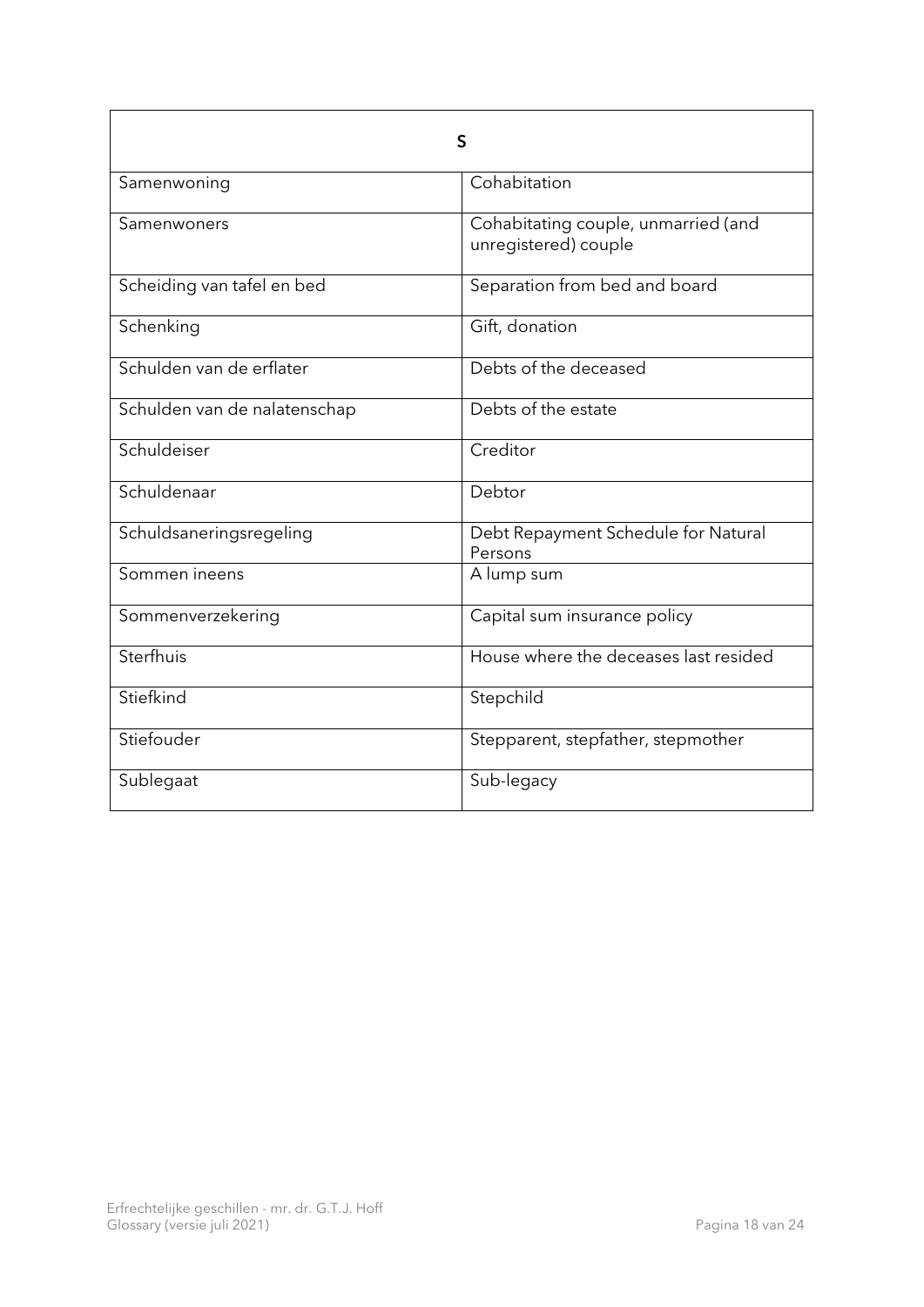<span id="page-18-0"></span>

| Te goeder trouw       | In good faith                                                             |
|-----------------------|---------------------------------------------------------------------------|
| Testament             | Will                                                                      |
| Testamentair bewind   | Testamentary administration                                               |
| Testamentair erfrecht | Testamentary succession law                                               |
| Testamentaire last    | Obligation imposed by the will of the<br>deceased                         |
| Testateur             | Testator                                                                  |
| Testeervrijheid       | Testamentory freedom                                                      |
| Tijdelijk woonrecht   | The right to continue the use of a<br>residential space                   |
| Toepasselijk recht    | Applicable law                                                            |
| Tweetrapsmaking       | Conditional appointment of heirs or<br>beneficiaries of a specific legacy |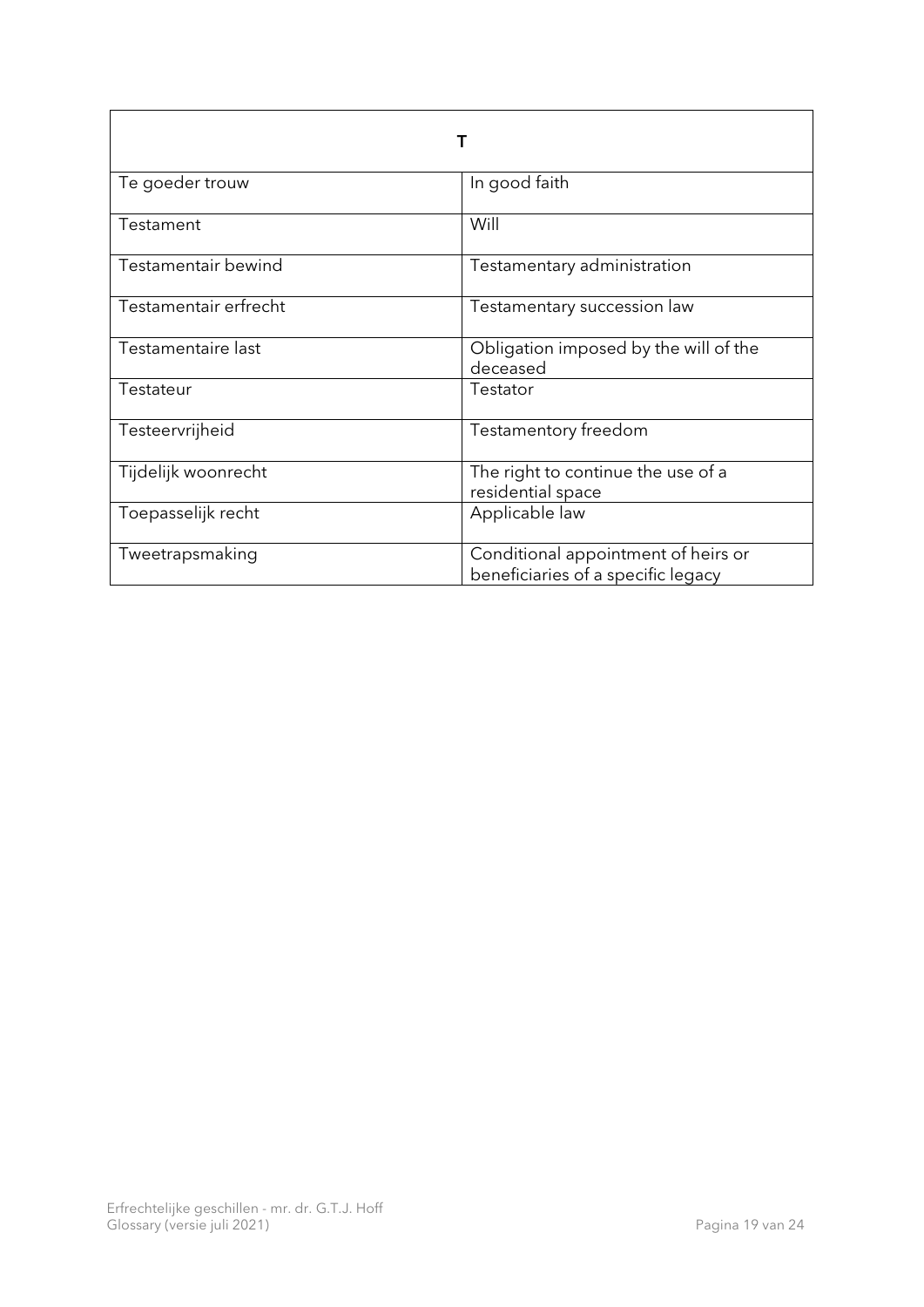<span id="page-19-0"></span>

| U                            |                          |
|------------------------------|--------------------------|
| Uit eigen hoofde erven       | To be called as an heir  |
| Uiterste wil                 | Will                     |
| Uitleg van wilsbeschikkingen | Interpretation of a will |
| Uitsluitingsclausule         | <b>Exclusion clause</b>  |
| Uitstel van betaling         | Arrangement of payments  |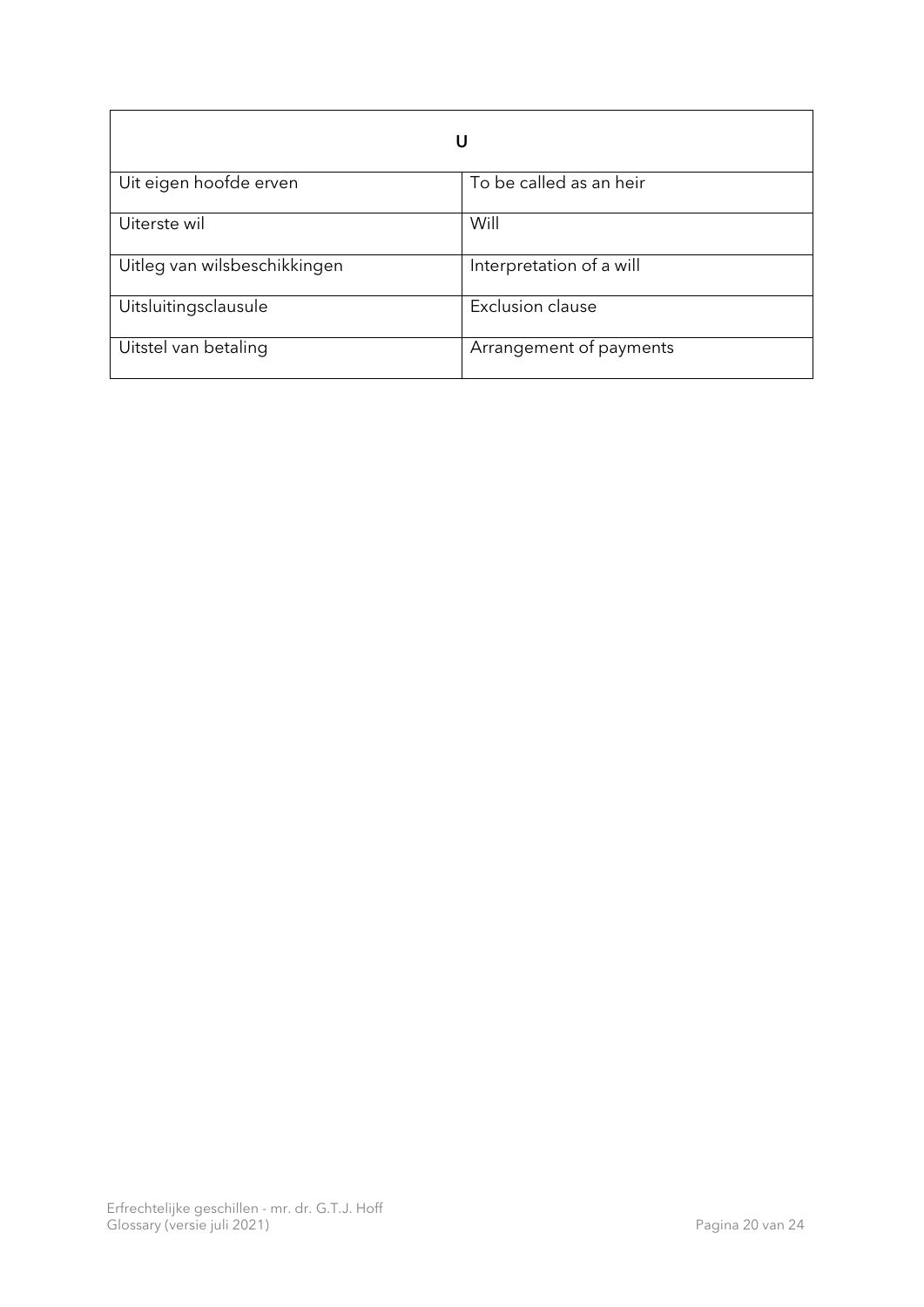<span id="page-20-0"></span>

| V                                    |                                             |
|--------------------------------------|---------------------------------------------|
| Verbeuren van aandeel in gemeenschap | To forfeit a share in community of property |
| Verblijvensbeding                    | Survivorship clause                         |
| Verboden making                      | Voidable testamentary disposition           |
| Verdeling van de nalatenschap        | Division of an estate                       |
| Vereffenaar                          | Liquidator                                  |
| Vereffening van de nalatenschap      | Liquidation (settlement) of the estate      |
| Vergeven                             | To forgive                                  |
| Verhaal nemen                        | To recover from the assets                  |
| Verjaring                            | Limitation of action                        |
| Verklaring van erfrecht              | Certificate of inheritance                  |
| Verklaring van executele             | Certificate of executorship                 |
| Vermindering van een legaat          | Reduction of a legacy                       |
| Vermiste persoon                     | Missing person                              |
| Vernietigbaarheid                    | Capability of being annulled                |
| Versterferfrecht                     | Intestate succession law                    |
| Versterferfgenaam                    | Intestate heir, heir ex lege                |
| Verzoek, op verzoek van              | Upon the request of                         |
| Verzoening                           | Reconciliation                              |
| Verval(termijn)                      | Forfeiture/term of forfeiture               |
| Vervallenverklaring van erfrecht     | Expiration of the right of succession       |
| Verwanten                            | Relatives                                   |
| Verwerpen van de nalatenschap        | To reject the inheritance / estate          |
| Voogd/voogdij                        | Guardian/guardianship                       |
| Volle eigendom                       | Full ownership                              |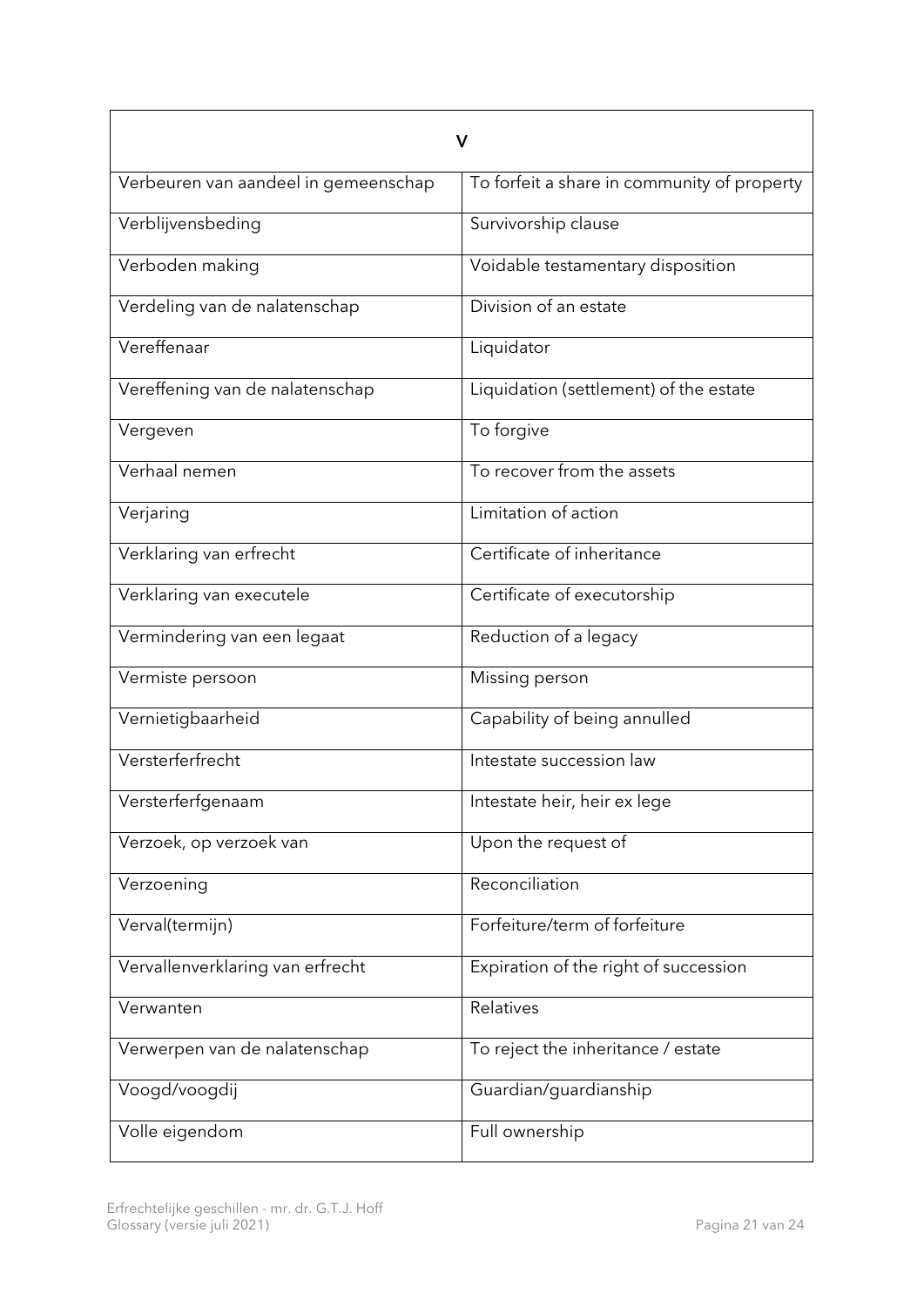| Voorkinderen  | Child of a former marriage, child born<br>before marriage |
|---------------|-----------------------------------------------------------|
| Vruchtgebruik | Usufruct, right of usufruct                               |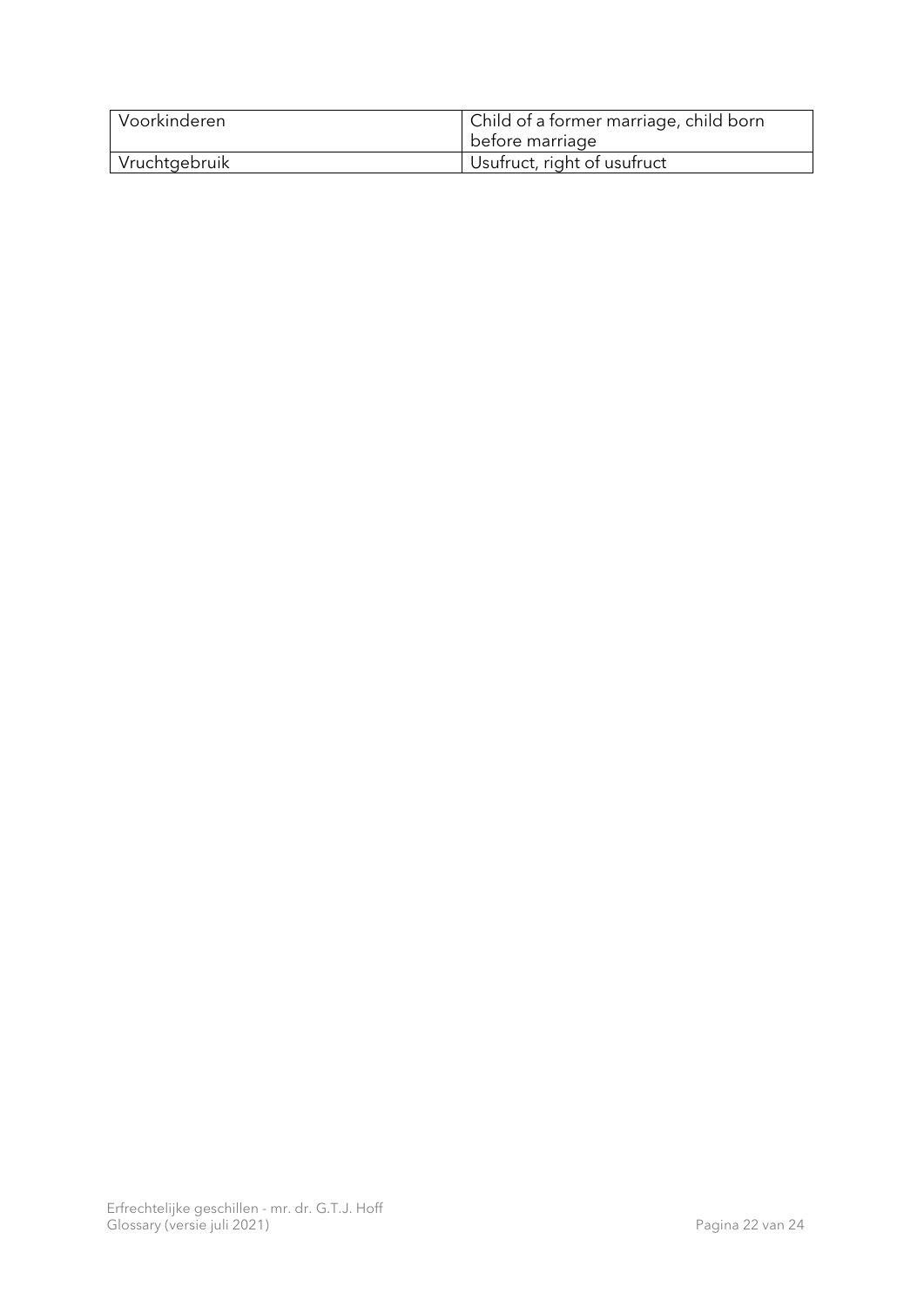<span id="page-22-0"></span>

| W                                        |                                      |
|------------------------------------------|--------------------------------------|
| Waarde/waardering                        | Value/valuation (of the estate)      |
| Wetboek van Burgerlijke Rechts vordering | Code of Civil Procedure              |
| Wettelijk erfdeel                        | Statutory share in the estate        |
| Wettelijke rente                         | Statutory interest                   |
| Wettelijke verdeling van de nalatenschap | Legal division of the estate         |
| Wils(on)bekwaam                          | (In)capable of performing legal acts |
| Wilsgebrek                               | Vitiated consent                     |
| Wilsrechten                              | Optional rights                      |